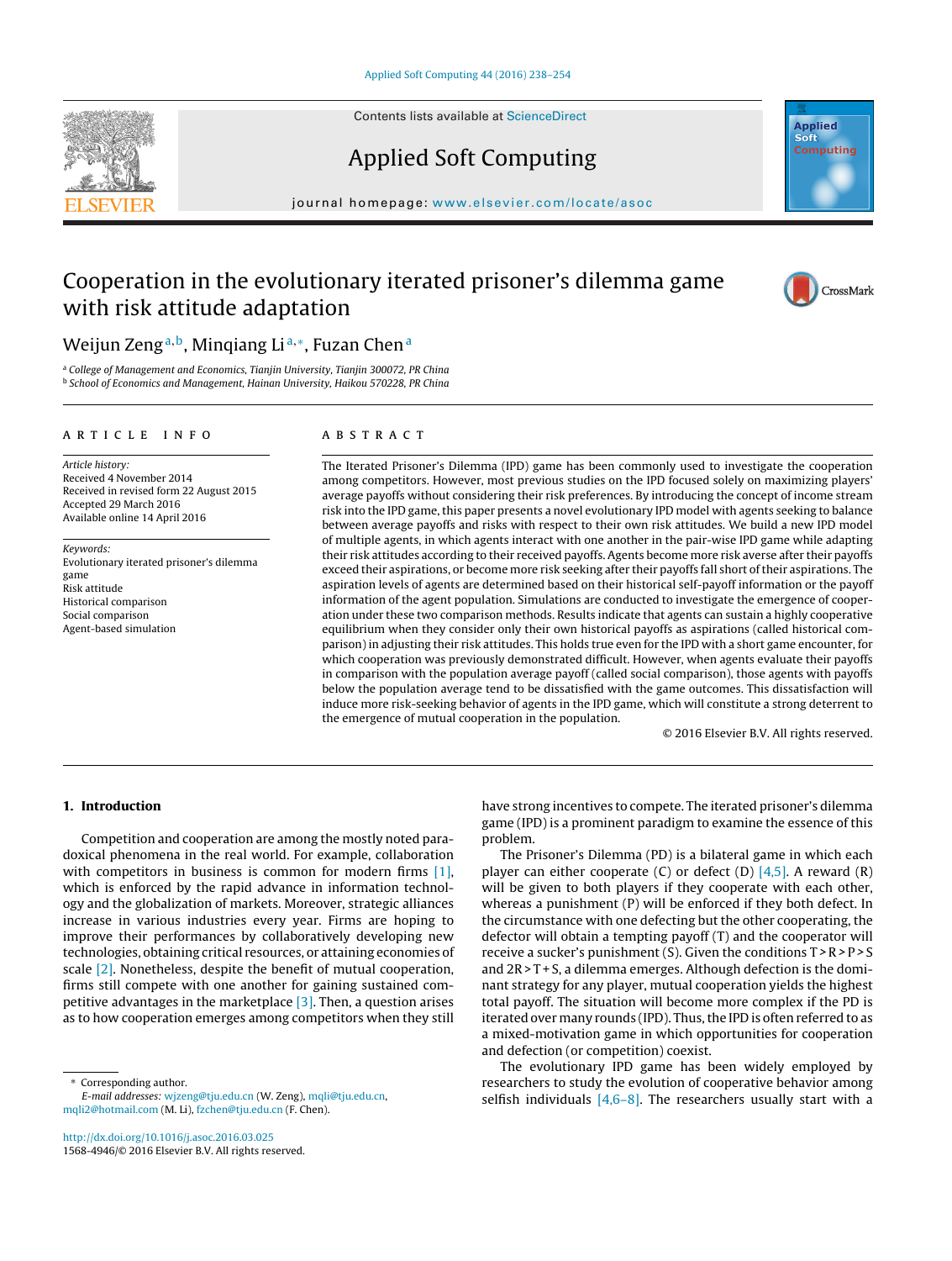system of multiple agents (players) engaging in recurring IPD interactions while adjusting their own strategies by adaptive learning. As the adaptation proceeds, the aggregation of recurring interactions among agents can generate complex collective behavior of the system [\[9,10\], a](#page--1-0)nd the resulting cooperation (or defection) at equilibrium can be analyzed under different scenarios. The aim of this research is to verify what specific factors can influence the emergence of cooperation, and the observed results are used to explain real-world cooperative phenomena.

Evolutionary algorithms have been widely adopted as an appropriate analog for modeling the agents' adaptive learning in the evolutionary IPD game [\[11\]. A](#page--1-0)gents are generally assumed to adapt their strategies by learning from the better-performing peers in the population. Such a learning mechanism echoes the social learning processes in human social interactions [\[12–14\], i](#page--1-0)n which individuals often draw upon others' experiences to refine own strategies and enhance own behavioral practices [\[15\]. R](#page--1-0)ecently, with the rapid development in behavioral disciplines [\[16\], i](#page--1-0)n which personal traits are commonly treated as independent variables to explain human behavior, it is strongly suggested to design agents with explicit personal traits in light of behavioral studies through the agent-based modeling [\[17,18\].](#page--1-0)

Risk is a critical feature of individual activities, and risk attitude has been treated as an independent variable in explaining cooperation in the behavioral IPD experiments. Based on the principle that conditional cooperation supports a sub-game perfect equilibrium [\[19\], S](#page--1-0)nijders and co-workers [\[20,21\]](#page--1-0) argued that a player' strategy in the IPD game was whether or not to unilaterally exploit the opponent who cooperated conditionally. Their studies showed by behavioral experiments that risk-averse players favored cooperation in such a scenario, whereas risk-seeking players tended to unilaterally defect. However, their formulation of risk involved only individual preferences on gambles between deterministic and variable prospects. No study had explicitly defined what risk was in the IPD game.

Risk-averse players retain steady cooperation with their opponents because the cooperation could minimize the interaction uncertainty and yield stable payoffs for them in the IPD [\[20,21\]. T](#page--1-0)his observation is in accordance with the proposition that firms in the iterated Cournot competition, a realistic IPD situation, would like to coordinate with each other on their production outputs to enhance their income stream stability [\[22\]. M](#page--1-0)otivated by these studies, we first defined risk as the standard deviation of the one-move payoffs for players in the IPD game  $[23]$ . This definition on risk is in line with the concept of "income stream risk" in economics and finance [\[24\], i](#page--1-0)n which risk is conceived as a manifestation of uncertainty or uncontrollability of outcomes [\[25\].](#page--1-0)

Based on this risk definition, we have re-examined the twoplayer IPD problem by considering both maximizing average payoff and minimizing risk for players [\[23\]. C](#page--1-0)omputational simulation did demonstrate that risk-averse players favored mutual cooperation in the IPD game [\[23\]. N](#page--1-0)onetheless, we focused only on the learning of the IPD for two agents of fixed risk attitudes, but did not consider the possibility of changes in their risk preferences over time. Therefore, we attempt to consider agents of adaptive risk attitudes in this paper by following the fact that risk preference is contextually dependent in human society [\[26,27\].](#page--1-0)

The evolutionary IPD game with pair-wise interactions of multiple agents is investigated, in which agents play the IPD game by adapting their risk attitudes according to relative performance feedback. Following the prospect theory [\[26\]](#page--1-0) and empirical findings on human risk behavior [\[28,29\],](#page--1-0) agents respond to poor performances by taking greater risk or satisfactory performances by avoiding risk (see Section [3.2](#page--1-0) for more details). In particular, the poor or satisfactory performances are distinguished by agents in comparison with their own past performances (historical comparison) or with the population's average performance (social comparison). Consequently, the evolution is characterized by the changes of risk preferences in the population, and the resulting outcome should be reexamined. The contributions of this study involve the following three respects:

- (1) A novel evolutionary IPD model is formulated with agents of adaptive risk attitudes, which is aligned with the trend of integrating human traits into the agent-based modeling. To our best knowledge, this work is the first attempt to study the adaptive risk behavior in the evolutionary IPD game, in which the effects of historical comparison and social comparison on the evolution of cooperation are investigated particularly.
- (2) Based on the evolutionary model, extensive simulation studies are conducted to examine the effect of dynamic risk consideration on the evolution of cooperation. Results indicate that high levels of cooperation can emerge in the IPD even with short game encounters when agents consider only their past payoffs as reference points (historical comparison) to assess their performances for adjusting risk attitudes. The whole population can achieve sustainable high returns at low risk in this case. The speed by which agents change their risk attitudes is shown to have a significant impact on the cooperation.
- (3) When agents employ the population's average payoffs as reference points to appraise their performances (social comparison), we find that agents will becomemore dissatisfied on average. As a result, the evolution leads to a large proportion of highly riskseeking agents, which deters mutual cooperation and brings low returns to the population. Thus, our findings present the evidence that uncooperative behavior can be perceived as a consequence of social comparison.

The rest of this paper is organized as follows. Section 2 reviews some related literature on the IPD game. Section [3](#page--1-0) presents the definition of risk and introduces the theoretical basis for the risk attitude adaptation. Section [4](#page--1-0) formulates the proposed evolutionary IPD model with agents of adaptive risk attitudes. The simulation studies are reported in Section [5.](#page--1-0) Section [6](#page--1-0) concludes this study with remarks for future work.

#### **2. Related literature**

Games are often employed to model socio-economic phenomena [\[30\],](#page--1-0) and the evolutionary PD and IPD games have been extensively studied to understand the evolution of cooperation, which has been a considerable concern to evolutionary biologists [\[31\], e](#page--1-0)conomists [\[32,33\], s](#page--1-0)ocial scientists [\[34\], c](#page--1-0)ognitive scientists [\[35\], a](#page--1-0)nd even computational scientists [\[36\].](#page--1-0)

A classical evolutionary PD game involves a population of individuals who play the PD game against each other (called the well-mixed game setting). Because uncooperative individuals (defectors) always have higher average payoff (fitness) than cooperators, defection dominates cooperation in the population, driving cooperators to extinction under natural selection. This evolutionary outcome can be analytically derived in replicator dynamics, imitation dynamics, or selection-mutation dynamics [\[37\]. N](#page--1-0)onetheless, because cooperation is the beneficial choice to the whole population, a question arises as to what mechanisms can promote the cooperation in the evolutionary PD game.

Ohtsuki et al. [\[31\]](#page--1-0) considered an evolutionary PD game with individuals occupying vertices of a graph, in which the edges of the graph determined links between individuals in terms of game interaction. An individual only played the PD game with the connected ones in the population. Ohtsuki et al. [\[31\]](#page--1-0) found that the graph-based interaction could allow cooperators to form clusters.